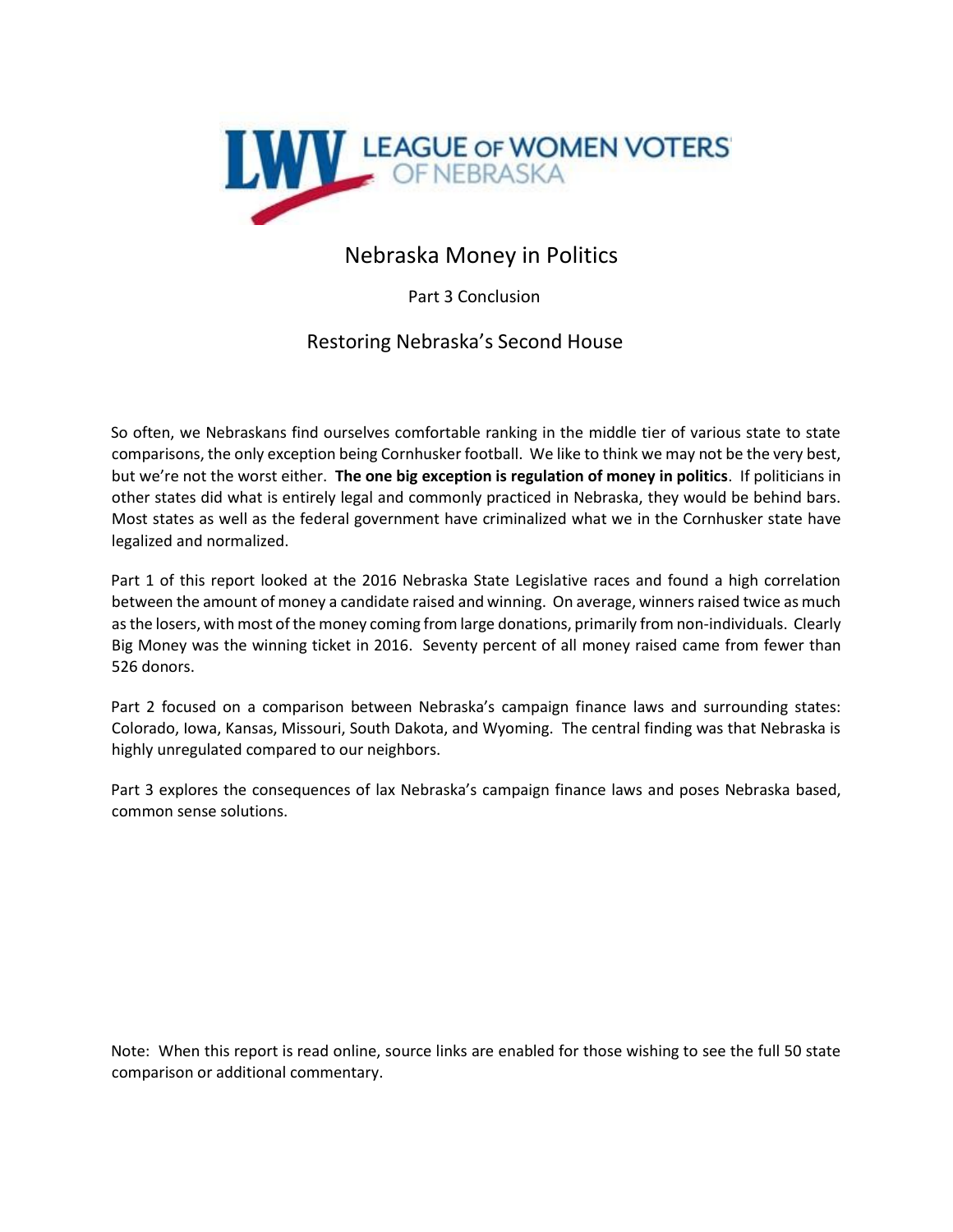# **Nebraska's Perfect Storm**

A perfect storm churns over Nebraska because of its lack of campaign finance regulation. A lack of regulation in any one area, such as contribution limits, is serious in itself, but when our overall lack of regulation is viewed in its entirety, it is clear an ominous storm is roaring, threatening our basic identify as independent, law abiding Nebraskans and ripping away at the fabric of our public institutions. Sirens should be sounding all across our state.

# **Assessing the Damage from the Perfect Storm**

## **1. The Unicameral is not representative of Nebraskans**.

The "Mr. Smith Goes to Washington" idealized movie about the naïve, but passionately earnest young man winning against a jaded, money driven establishment does not hold true in Nebraska. It takes money to win and you need to get it from Big Money, Nebraska's Fortunate 526.

If the Nebraska Legislature were truly representative of Nebraskans, there would be a majority of women State Senators, it would be slightly younger, and at least nine Senators would not list their race as Caucasian. If politically proportional to voter registration the 2017 Legislature would have consisted of 24 Republicans, 15 Democrats, and 10 Independents. Instead there were 31 Republicans, 16 Democrats, 1 Independent and 1 Libertarian.

# **2. Important issues languish if they don't impact monied interests.**

It would seem our State Senators all too often have that "deer in the headlights" look when confronted with issues that have little impact on their Big Money donors. What follows are four examples of the Unicameral's inability to deal with substantive issues unrelated to large donor interests:

I. **Prison reform**: It appears Nebraska may have passed Alabama and possibly ranks No. 1, not in football, but in prison overcrowding now at 163 % of capacity. It's not like this is an issue that just popped up, it has been festering away for years, while lawmakers and the governor, session after session, have been unable to effectively legislate and implement prison reform. Numerous reports have pointed to overcrowding as the cause for unrest in the prison system, including two deadly "incidents" (we used to call them riots) at the maximum-security prison in Tecumseh that left four dead. Pleas for reform through sentencing and programming have been around decade[s.](https://www.apnews.com/9eac980633e04d99951d9146324e04e0) [\(](https://www.apnews.com/9eac980633e04d99951d9146324e04e0)*[Prisons](https://www.apnews.com/9eac980633e04d99951d9146324e04e0) [still](https://www.apnews.com/9eac980633e04d99951d9146324e04e0) [overcrowded,](https://www.apnews.com/9eac980633e04d99951d9146324e04e0) [is](https://www.apnews.com/9eac980633e04d99951d9146324e04e0) [there](https://www.apnews.com/9eac980633e04d99951d9146324e04e0) [any](https://www.apnews.com/9eac980633e04d99951d9146324e04e0) [relief?\)](https://www.apnews.com/9eac980633e04d99951d9146324e04e0)* Prisoners don't have the right to vote in Nebraska and they don't show up on the list of top donors to State Senators' campaigns. Nebraska has chosen a harsh option when it comes to restoring felon voting rights compared to surrounding states. Only Iowa surpasses Nebraska in keeping felons from exercising their rights as citizens. Based on Nebraska's highly monetized political environment is it any wonder prison reform languishes, the only recourse being years of expensive litigation to force action?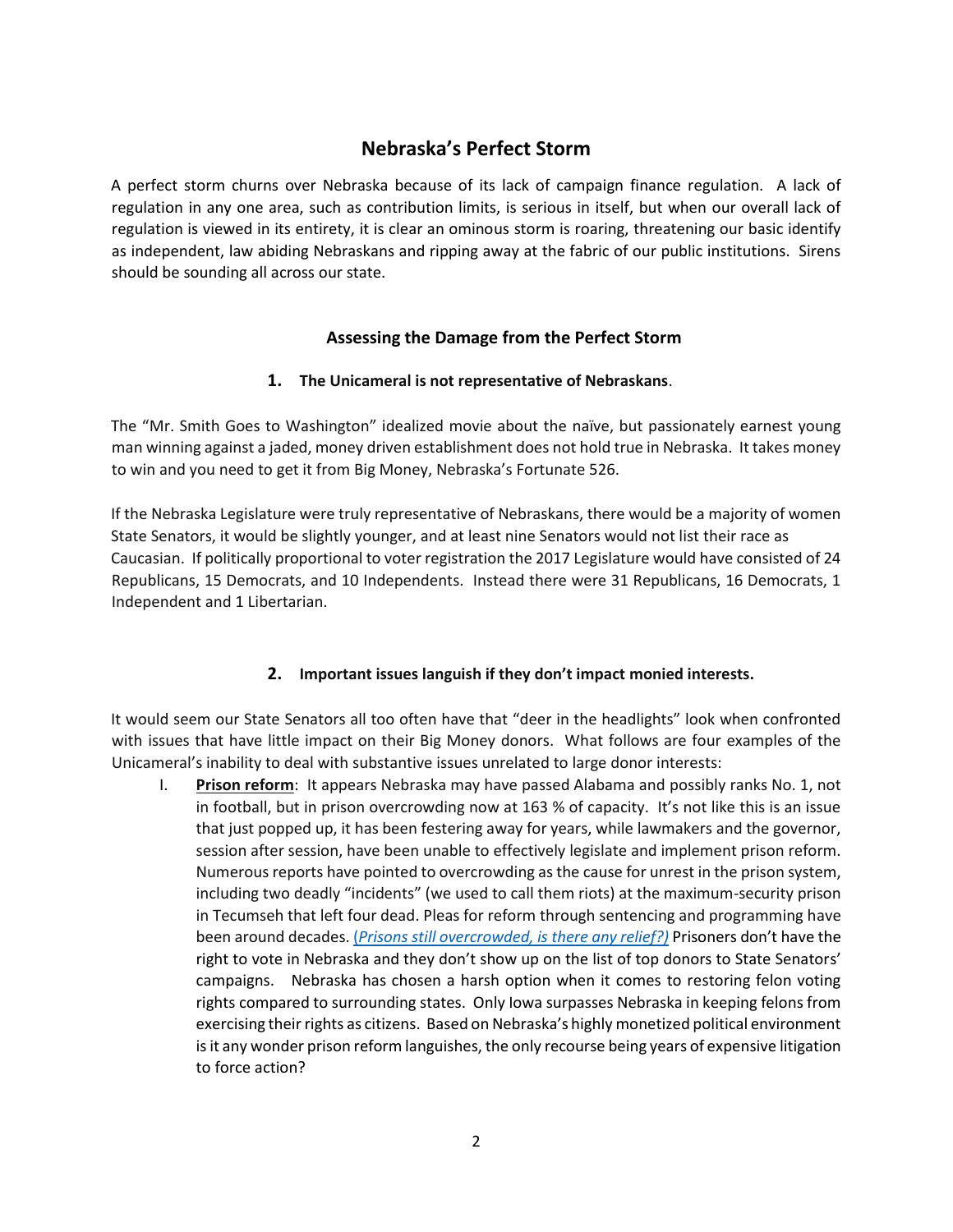| State                  | Source: National Council of State Legislatures                                                                                                                                                                                                                                                                                          |  |
|------------------------|-----------------------------------------------------------------------------------------------------------------------------------------------------------------------------------------------------------------------------------------------------------------------------------------------------------------------------------------|--|
| Colorado               | Voting Rights Lost Until Completion of Sentence (Parole and/or Probation   Automatic<br><b>Restoration After</b>                                                                                                                                                                                                                        |  |
| lowa                   | A person convicted of any infamous crime shall not be entitled to the privilege of an elector<br>(lowa Const. Art. 2, § 5). In 2016 the lowa Supreme Court upheld the ban on felon voting,<br>finding that all felonies are "infamous crimes" resulting in permanent disenfranchisement                                                 |  |
| <b>Kansas</b>          | Lost Until Completion of Sentence (Parole and/or Probation   Automatic Restoration After                                                                                                                                                                                                                                                |  |
| <b>Missouri</b>        | Lost Until Completion of Sentence (Parole and/or Probation   Automatic Restoration After                                                                                                                                                                                                                                                |  |
| <b>Nebraska</b>        | In felony cases, there is a two-year waiting period after completion of probation for the<br>restoration of voting rights (Neb. Rev. St. § 29-2264).                                                                                                                                                                                    |  |
| South<br><b>Dakota</b> | Lost Until Completion of Sentence (Parole and/or Probation   Automatic Restoration After                                                                                                                                                                                                                                                |  |
| Wyoming                | A person convicted of a felony is not a qualified elector unless his rights are restored (W.S. §<br>610-106). For persons convicted of nonviolent felonies or a first-time offender, rights are<br>restored automatically (W.S. § 7-13-105). Persons who do not meet the above qualifications<br>must be pardoned (W.S. $\S$ 6-10-106). |  |

II. **Child Welfare:** Since 2011 child welfare has been in a chronic state of crisis due to turmoil caused by a failed privatization effort. In 2012, legislation was passed creating an Office of Inspector General (OIG) and the Nebraska Children's Commission to advance new programs to restore the child welfare system. Since its inception, the OIG has repeatedly uncovered evidence that high caseload and workload burdens, staff turnover, and vacancy issues for CFS (Children and Family Services) staff have negatively impacted child welfare operations in Nebraska. **[\(](https://journalstar.com/opinion/columnists/local-view-nebraska-s-child-welfare-system-takes-step-back/article_d9223fd5-e9cf-5e19-88a0-2a71ed22d346.html)***[Local View: Nebraska's child welfare system takes step back\)](https://journalstar.com/opinion/columnists/local-view-nebraska-s-child-welfare-system-takes-step-back/article_d9223fd5-e9cf-5e19-88a0-2a71ed22d346.html)* [C](https://journalstar.com/opinion/columnists/local-view-nebraska-s-child-welfare-system-takes-step-back/article_d9223fd5-e9cf-5e19-88a0-2a71ed22d346.html)hildren do not vote and are legally blocked from donating. Child welfare is not a priority of the Fortunate 526.

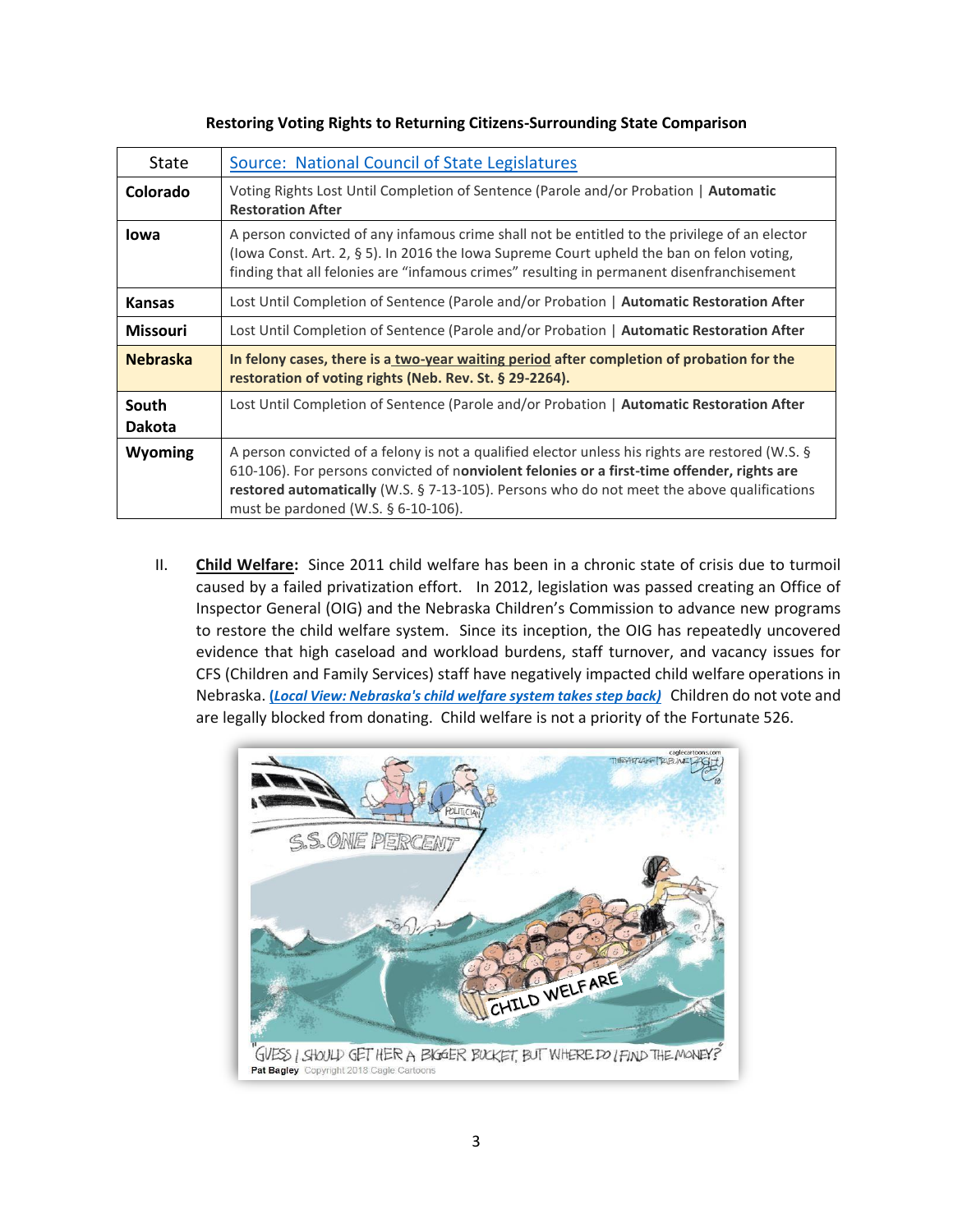- III. **Medicaid Expansion:** After years of inaction by State Senators and the Governor, Medicaid Expansion under the Affordable Care Act was enacted in 2018 through the initiative process with 53.6 % approval by Nebraska voters. Passage of this initiative opened up the opportunity for health care coverage to an estimated 90,000 low-income adults. Clearly Nebraskans had wanted Medicaid Expansion all along, but the Unicameral failed to listen to the Voices of Nebraska's Second House.
- IV. **Minimum Wage**: The Unicameral also turned a deaf ear when it came to raising the minimum wage. Nebraskans found their only recourse an initiative to **increase the minimum wage** in 2014. Again, Nebraskans made their Voices heard at the ballot box, the measure winning by a margin of 59 %.

## **3.Polarization**

Nebraska, which takes justifiable pride in its non-partisan Unicameral, was ironically found to be the most rapidly polarizing state legislature in the nation in 2015. This strange turn of events was linked to the implementation of term-limits in the 2006 election. One of the unintended consequences of limiting state senators to two four-year consecutive terms was the overall increase in partisanship. Researchers Masket and Shor found that to an increasing degree, large donors were contributing along partisan lines. The 2016 election was not only about the amount of money raised, but also the *source* of the money. Prior to term limits, donors contributed along geographic or issue-based lines—donations went to support the local home town candidate or candidates based on their positions on issues. According to the researchers, donations now come with an ever-increasing requirement to toe the party line. If a candidate steps over the line in an independent spirit of bi-partisanship, he or she should expect a well-funded primary opponent in the next election. [\(Polarization without Parties: Term Limits and Legislative Partisanship in](http://mysite.du.edu/~smasket/Masket_Shor_SPPQ.pdf) [Nebraska's Unicameral Legislature](http://mysite.du.edu/~smasket/Masket_Shor_SPPQ.pdf)[\) I](http://mysite.du.edu/~smasket/Masket_Shor_SPPQ.pdf)n many, if not most states, this might be seen as a minor inconvenience, but in Nebraska with its limitless donations, the Fortunate 526 are using their immense economic advantage to pull apart the basic underpinnings of our nonpartisan Unicameral.

As one example, in 2016, Gov. Ricketts, one of the largest and most partisan donors to the Nebraska legislative races, donated a reported \$124,000 to 17 legislative candidates. Donations of that magnitude from such a highly polarized source are going to impact what goes on in the Unicameral. But consider what the Governor's impact might be if Nebraska had in place Colorado's \$200 donation limit. Gov. Ricketts would have been limited to only one \$200 donation to each of the 17 candidates he supported. In Colorado he would have been able to donate only 2.7 % of what he was able to legally donate to Unicameral elections. His donations would have had the same effect on partisanship as the myriad unnamed donors who go unitemized on candidates' campaign statements.

**Term limits might be a contributing element to polarization but actually it is Nebraska's unlimited donations that make polarization a reality.**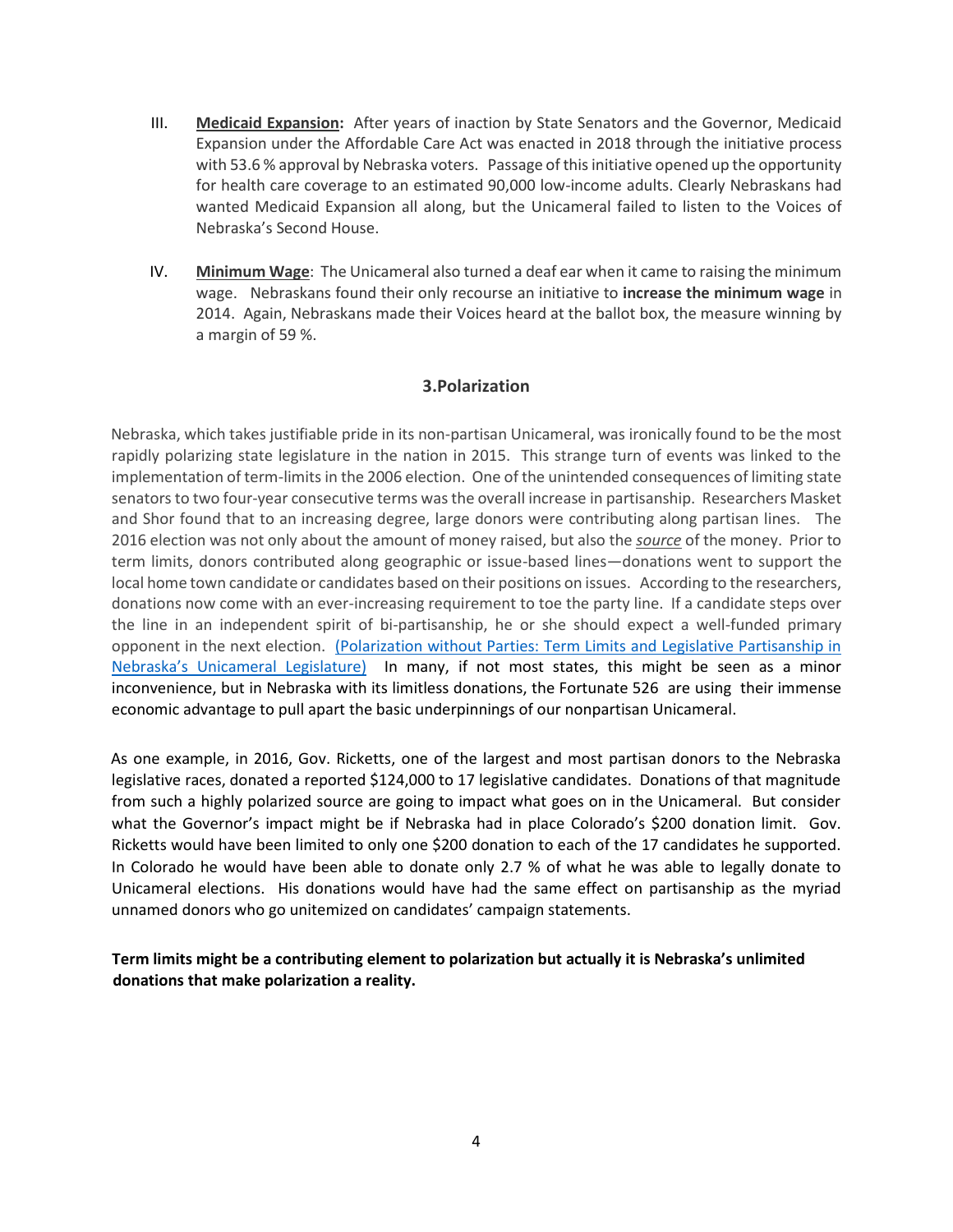**Gov. Ricketts' donations compared to Colorado's limit on individual donations.** 

| <b>Candidate</b>        |     | <b>Ricketts</b> |    | Colorado<br>Limit |  |
|-------------------------|-----|-----------------|----|-------------------|--|
| HILGERS, MICHAEL (MIKE) | \$. | 15,000          | \$ | 200               |  |
| GEIST, SUZANNE          | \$  | 15,000          | \$ | 200               |  |
| <b>BOSTELMAN, BRUCE</b> | \$  | 13,000          | \$ | 200               |  |
| SWANSON, IAN M          | \$  | 10,000          | \$ | 200               |  |
| LOWE SR, JOHN S         | \$  | 10,000          | \$ | 200               |  |
| HALLORAN, STEVE         | \$  | 10,000          | \$ | 200               |  |
| ELMSHAEUSER, KARL L     | \$  | 10,000          | \$ | 200               |  |
| ALBRECHT, JONI          | \$  | 6,000           | \$ | 200               |  |
| LINEHAN, LOU ANN        | \$. | 5,000           | \$ | 200               |  |
| BREWER, TOM             | \$. | 5,000           | \$ | 200               |  |
| <b>NEUHAUS, GREGG</b>   | \$. | 5,000           | \$ | 200               |  |
| SCHNOOR, DAVID          | \$  | 5,000           | \$ | 200               |  |
| <b>FOX, NICOLE</b>      | \$  | 5,000           | \$ | 200               |  |
| COOK, MICHAEL J         | \$  | 5,000           | \$ | 200               |  |
| MURANTE, JOHN           | \$  | 3,500           | \$ | 200               |  |
| CLARK, DICK             | \$  | 1,000           | \$ | 200               |  |
| <b>GARRETT, TOMMY L</b> | \$  | 500             | \$ | 200               |  |
| 2016 Totals             |     | \$124,000       | \$ | 3,400             |  |

# **4. Too much Pay to Play, Not Enough Ethics**

Nebraska is one of only eight states that does not have an internal legislative committee to address ethics issues. In 2018 Sen. John Kuehn introduced LB1099, a bill that would have called for the creation of a Legislative Ethics Board and as might be predicted, the bill was indefinitely postponed.

Most states have some semblance of a legislative ethics committee. These committees hear ethics complaints against legislators, investigate, and impose penalties. Several states have standing ethics committees; they operate with the same status as a committee that deals with public policy issues like education or transportation. Other state legislatures have the power to create ad hoc committees. These committees only meet if there has been a violation of an ethics law or rule or if a complaint is filed.

In Nebraska with no official legislative body to investigate or call into question ethical or moral lapses, senators have found another way to avoid accountability. Voters are once again kept in the dark while Big Money holds sway over the legislative proces[s.](https://www.omaha.com/news/legislature/nebraska-lawmakers-aim-to-clarify--year-old-sexual-harassment/article_345fe7e8-92df-5c56-a1fc-0ae08311fa1f.html) [\(](https://www.omaha.com/news/legislature/nebraska-lawmakers-aim-to-clarify--year-old-sexual-harassment/article_345fe7e8-92df-5c56-a1fc-0ae08311fa1f.html)[Nebraska lawmakers aim to clarify 26-year-old sexual](https://www.omaha.com/news/legislature/nebraska-lawmakers-aim-to-clarify--year-old-sexual-harassment/article_345fe7e8-92df-5c56-a1fc-0ae08311fa1f.html) [harassment policies\)](https://www.omaha.com/news/legislature/nebraska-lawmakers-aim-to-clarify--year-old-sexual-harassment/article_345fe7e8-92df-5c56-a1fc-0ae08311fa1f.html)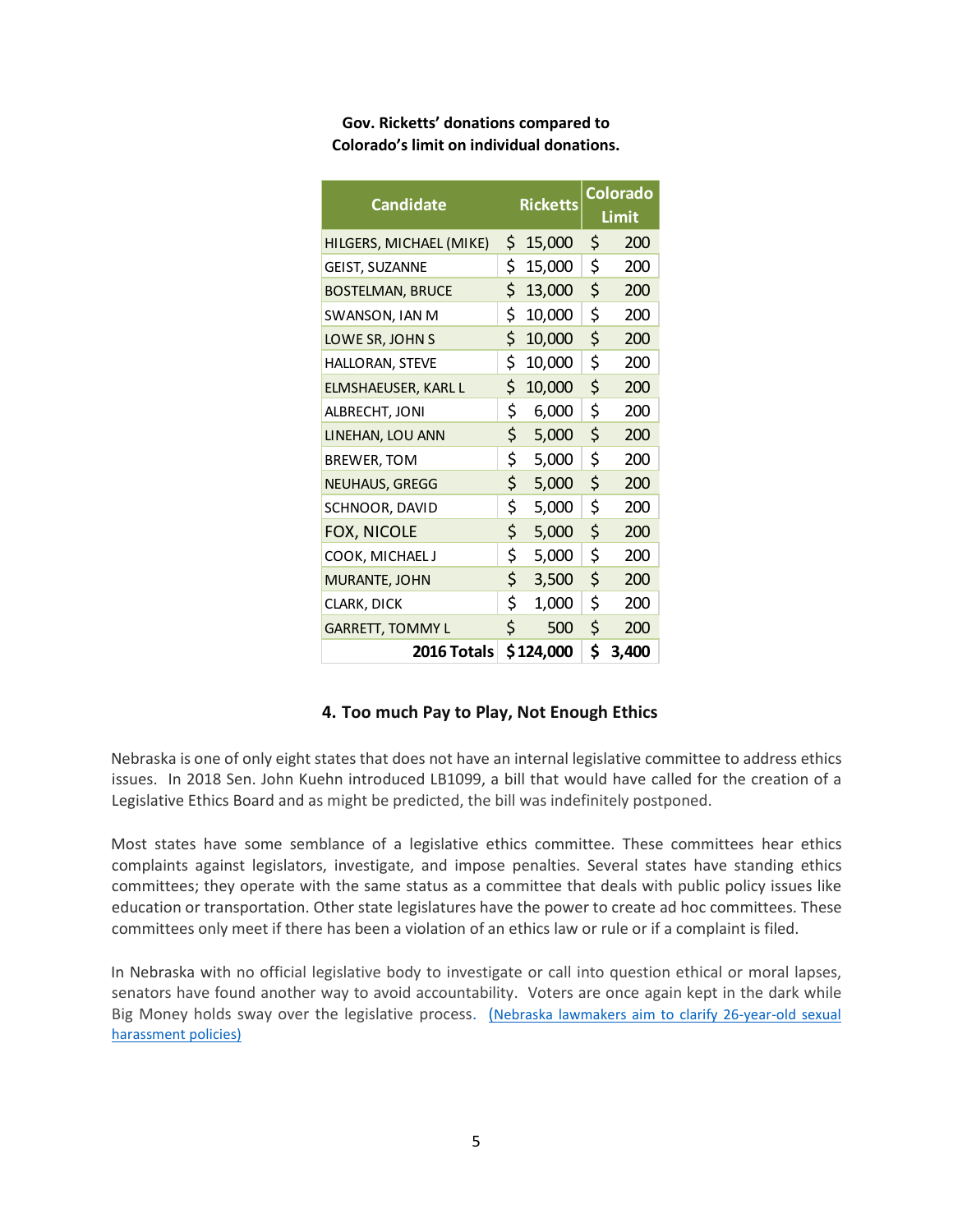| <b>Ethics Committees-Surrounding State Comparison</b> |  |
|-------------------------------------------------------|--|
|-------------------------------------------------------|--|

| State                  | Source: National Conference of State Legislatures                                                                                                                                                                                                                                                                                                                                                                                                                                                                                                                                                                                                                                                                                                                                                                                                                                                                                                                                                                                                                                                                                                                                                 |
|------------------------|---------------------------------------------------------------------------------------------------------------------------------------------------------------------------------------------------------------------------------------------------------------------------------------------------------------------------------------------------------------------------------------------------------------------------------------------------------------------------------------------------------------------------------------------------------------------------------------------------------------------------------------------------------------------------------------------------------------------------------------------------------------------------------------------------------------------------------------------------------------------------------------------------------------------------------------------------------------------------------------------------------------------------------------------------------------------------------------------------------------------------------------------------------------------------------------------------|
| Colorado               | Joint Committee: Board of Ethics for the General Assembly (Select). Four-member board, with<br>one member from the majority and minority parties in each chamber. May issue advisory<br>opinions.<br>In the House, the Speaker, Majority and Minority leaders may receive complaints then issue a<br>preliminary decision as to if the committee should review the complaint. After investigation into<br>the allegation, the committee issues findings either dismissing the complaint or recommending<br>sanctions. House Rule 49.<br>In the Senate, the President receives the complaint and, upon consulting with majority and<br>minority leadership, issues a preliminary decision as to whether or not the committee should<br>review the complaint. Senate Rule 43.                                                                                                                                                                                                                                                                                                                                                                                                                       |
| lowa                   | Both chambers required to establish a 6 person bipartisan ethics committee. May receive<br>complaints, investigate, and dismiss or recommend disciplinary action. Iowa Code Ann. § 68B.31.<br>House: Ethics Committee (Standing). Power to investigate allegations and recommend responses.<br>House Rule 9. Hearing and investigatory powers further detailed in the House Code of Ethics.<br>Senate: Ethics Committee (Standing). Receives complaints. Senate Code of Ethics 2. Receives<br>disclosure statements. Id. at 11. Investigatory and hearing powers. Id. at 18-19.                                                                                                                                                                                                                                                                                                                                                                                                                                                                                                                                                                                                                   |
| <b>Kansas</b>          | Senate: Ethics, Elections and Local Government (Standing). Handles ethics legislation, not ethics<br>complaints.                                                                                                                                                                                                                                                                                                                                                                                                                                                                                                                                                                                                                                                                                                                                                                                                                                                                                                                                                                                                                                                                                  |
| <b>Missouri</b>        | House: Ethics Committee (Standing). Consists of an equal number of members from each party.<br>House Rule 21. May consider and report upon complaints involving a member of the House.<br>Authorized to investigate, hold hearings, make recommendations to the House regarding<br>proposed resolution of the complaint. Rule 37.<br>Senate: The Committee on Rules, Joint Rules, Resolutions and Ethics (Standing). Examines related<br>bills. Recommends to the Senate rules by which investigations and disciplinary proceedings will be<br>conducted. Senate Rule 28.                                                                                                                                                                                                                                                                                                                                                                                                                                                                                                                                                                                                                         |
| <b>Nebraska</b>        | No ethics committees.                                                                                                                                                                                                                                                                                                                                                                                                                                                                                                                                                                                                                                                                                                                                                                                                                                                                                                                                                                                                                                                                                                                                                                             |
| South<br><b>Dakota</b> | Senate: Committee on Discipline and Expulsion (Select). Senate president appoints nine members<br>with a 5-4 party split. The Senate president consults with the majority and minority leaders on all<br>appointments except the chair and vice chair, who must be from different political parties. Duties:<br>conduct hearings, investigate complaints. Senate Rule 8.<br>House: House Select Committee on Discipline and Expulsion (Select). The House speaker appoints<br>nine members with a 5-4 party split. The speaker consults with the majority and minority leaders<br>on all appointments except the chair and vice chair, who must be from different political parties.<br>The committee can hold hearings, subpoena witnesses, administer oaths, require the production<br>of books and records, and to do all other things necessary to accomplish the purpose of its<br>hearings and deliberations; make disciplinary recommendations to the full House. Also has the<br>power to punish for contempt and to<br>provide for the prosecution of any person for refusal to testify, false swearing, or perjury before<br>the select committee in accordance with law. House Rule 6. |
| Wyoming                | No ethics committees.                                                                                                                                                                                                                                                                                                                                                                                                                                                                                                                                                                                                                                                                                                                                                                                                                                                                                                                                                                                                                                                                                                                                                                             |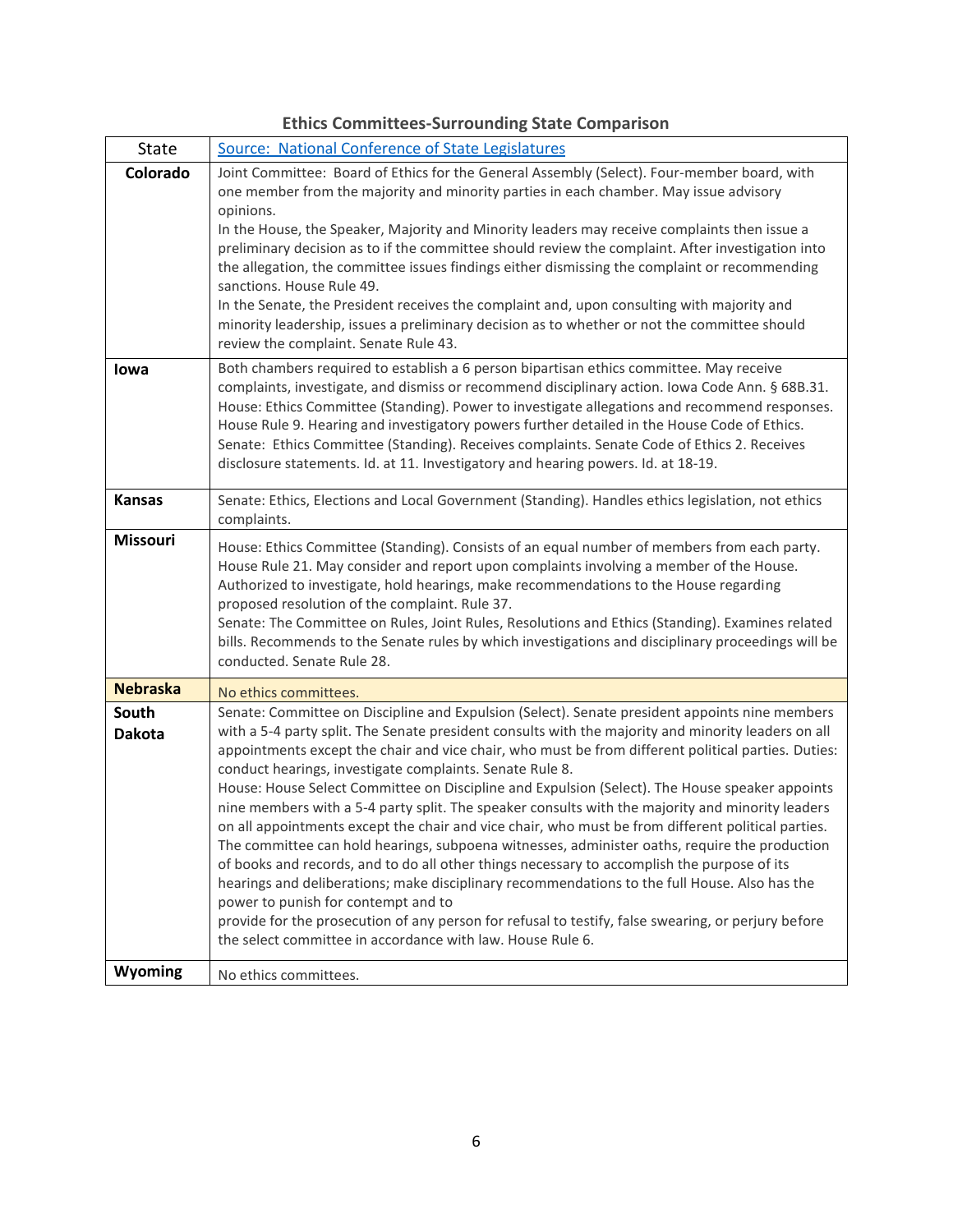#### **Pay to Play vs. Honest and Competitive**

Nebraska scores a triple whammy when it comes to vendors wanting to do business with state government:

- 1. Nebraska has no restrictions on vendors making donations to office holders with oversight of the procurement process--lottery vendors the only exception.
- 2. Nebraska has no restrictions on when and how much vendors can donate.
- 3. Nebraska does not allow for judicial review by unsuccessful bidders.

Taken singly, each failure to regulate creates doubt in the legitimacy of the bidding process, but when taken as a whole, the state's procurement process proves to be flagrantly flawed and perceived to be driven by pay-to-play, the end result that qualified bidders with good reason may choose to bypass our state in favor of states with a less arbitrary process. This has led companies to question if Nebraska is open to honest and competitive business. [\(Journal Star 8/26/18\)](https://journalstar.com/news/state-and-regional/govt-and-politics/is-nebraska-open-for-business-companies-say-state-s-bidding/article_a9562ab4-5960-5bc5-a64b-27dcb520da27.html) 

In Nebraska it is entirely legal and customary for State Senators and the Governor to accept massive contributions from vendors as they did when Centene was seeking a contract valued at \$1 billion, the largest in Nebraska history. The questions we Nebraskans need to ask each other: even if it is legal, is it ethical? Is it good business? Do we want our public officials to accept limitless donations under these conditions?

# **5. Elections Cost More and More**

2016 was a record setting year in campaign donations, followed by 2018 which set a new record. An Omaha World-Herald analysis, based on reports filed with the NADC found campaign spending has been rising since 2012, when the Nebraska Supreme Court tossed out the state's Campaign Finance Limitation Act. (Nebraska legislative candidates spent combined \$2 million in primary, smashed old records)

One of the primary reasons given for the rapid increase in campaign donations was the fear of **last-minute attack ads**. Serious candidates must assess and plan carefully for unregulated Dark Money attacks, yet amazingly when legislation was proposed to bring some accountability into Dark Money electioneering, the Unicameral was hesitant to act. Sen Sue Crawford's [LB839](https://nebraskalegislature.gov/FloorDocs/105/PDF/Intro/LB839.pdf) introduced in 2018, was designed to close a loophole in state election law by requiring individuals who spend more than \$1,000 on electioneering communications to file reports with the NADC. The bill was indefinitely postponed--that means there was no collective energy within the Unicameral to push the bill forward.

Sen. Crawfor[d](https://nebraskalegislature.gov/FloorDocs/106/PDF/Intro/LB210.pdf) re-introduced the bill in 2019, re-numbered [LB210](https://nebraskalegislature.gov/FloorDocs/106/PDF/Intro/LB210.pdf)[.](https://nebraskalegislature.gov/FloorDocs/106/PDF/Intro/LB210.pdf) A hearing was held March 13, 2019. There has been no further action as of the date of this report.

It would seem the sense of our Unicameral is to resist efforts to regulate campaign finances.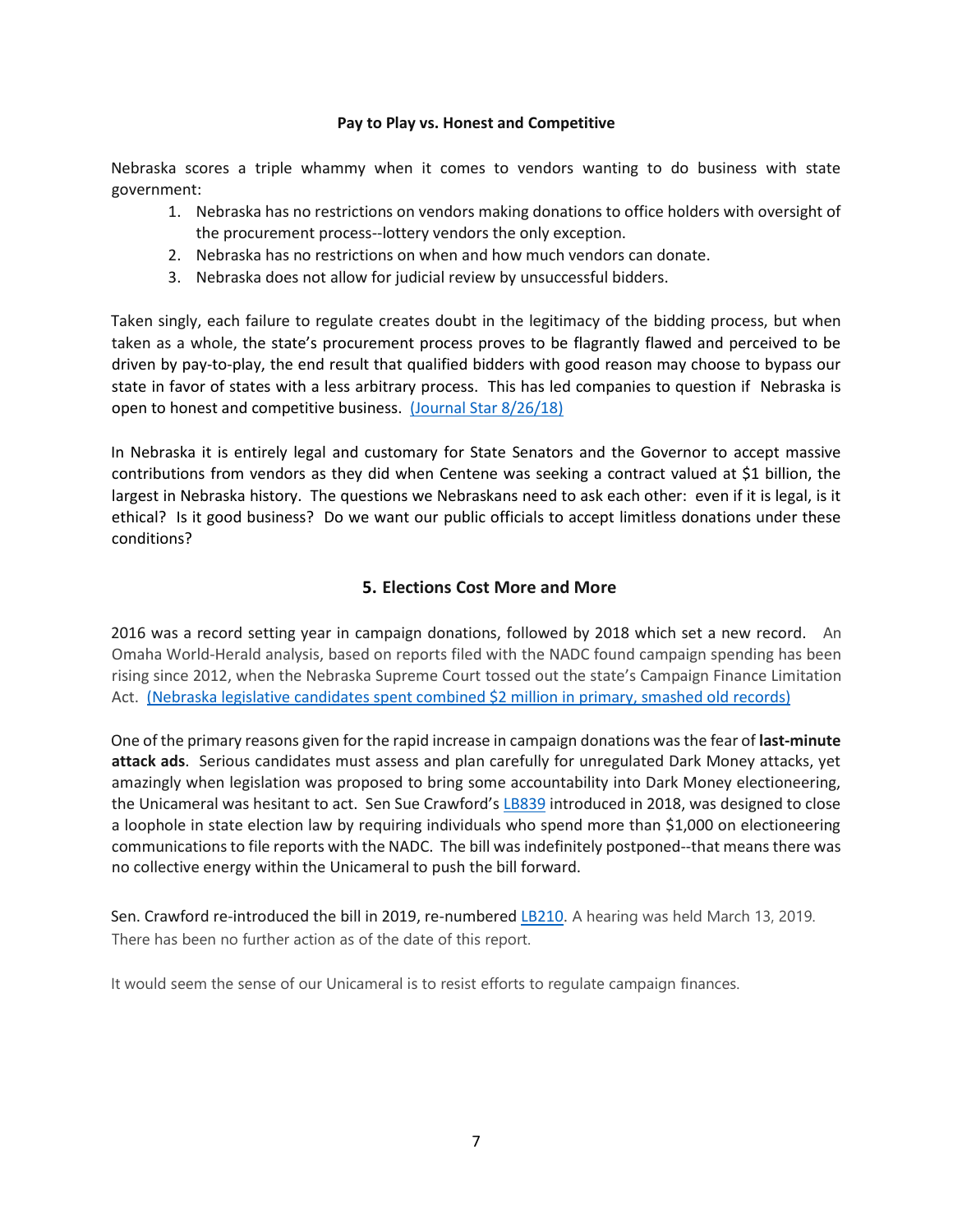# 6. **Loss of Public Trust**

Given the Unicameral's preoccupation with raising money for short term partisan gain while on the other hand, its yawning lack of interest in ethics, transparency or disclosure, recruiting ethical and independentminded Unicameral candidates is a tough sell. Many well qualified candidates simply refuse to get involved. And who would blame them?

Too many Nebraskans are turned off by state house politics. From the Missouri to the Wildcat Hills, for those who are listening, you can hear the Voices of Nebraskans—and what they are saying is that the deck is stacked against them. They do not believe their Voices are relevant at the Unicameral.

Asked to rank which issue most concerned them in the upcoming presidential race, respondents in a *Wall Street Journal/*NBC News poll chose "wealthy individuals and corporations will have too much influence over who wins" as their top choice.

A June 2015 *New York Times* poll found 84 percent said money has too much influence on campaigns, with even more saying the *campaign funding system needs to be fundamentally changed or completely rebuilt.* [Brennen Center for Justice](https://www.brennancenter.org/analysis/democracy-agenda-money-politics)



# **LWVUS Action on Campaign Finance**

The League of Women Voters of the United States has long advocated for greater transparency and disclosure in campaign finance regulation. The League believes that the methods of financing political campaigns should:

- Enhance political equality for all citizens;
- Ensure maximum participation by citizens in the political process;
- Protect representative democracy from being distorted by big spending in election campaigns;
- Provide voters sufficient information about candidates and campaign issues to make informed choices;
- Ensure transparency and the public's right to know who is using money to influence elections;
- Enable candidates to compete equitably for public office;
- Ensure that candidates have sufficient funds to communicate their messages to the public; and,
- Combat corruption and undue influence in government.

Source: [Options for Reforming Money in Politics](https://www.lwv.org/league-management/voting-rights-tools/options-reforming-money-politics)

These are more than lofty goals; they are fundamental to a working democracy where citizens share equal access to their legislators and the legislative process. Nebraska's motto "Equality Before the Law" is meaningless jargon without significant, relevant and substantial participation by our Second House.

What follows is a list of realistic, non-partisan, Nebraska based changes that could be made to our current campaign finance laws—our version of the Cornhusker Big Ten.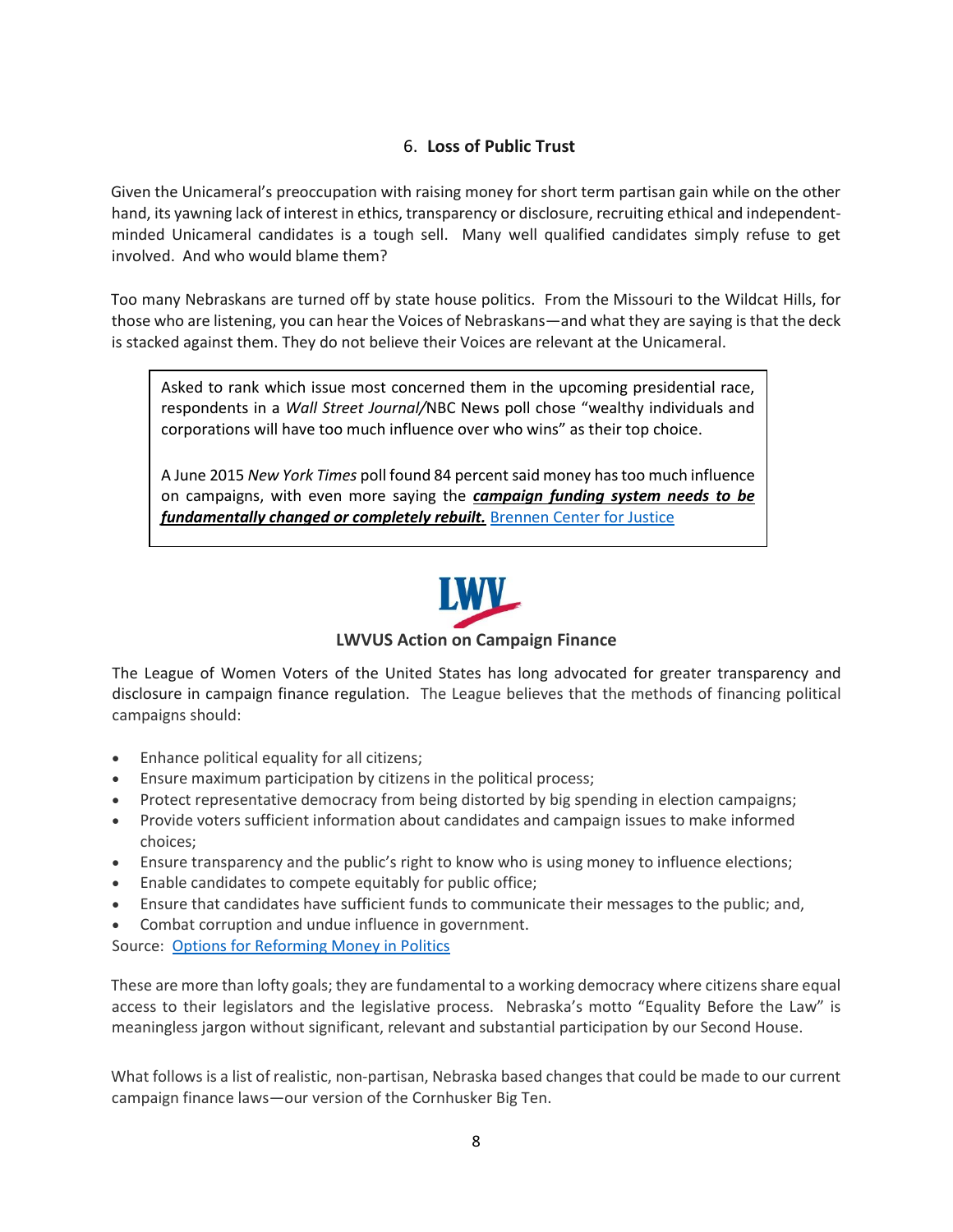# **Making Elections About the Voters Not Big Money Interests**

# **The Nebraska Way—The Cornhusker Big 10**

- 1. **Limit donations from individuals**. The donation limit of our surrounding states ranges from \$200 to \$2600 for state legislative races. Considering the wage and income levels of the great majority of Nebraskans, lower donation limits are more realistic and will provide candidates with a broader base of support.
- 2. **Differentiate types of nonindividuals and apply limits accordingly**. Four out of six neighboring states have banned corporate donations entirely, the other two states have set limits. Limits or bans have also been put in place for unions and PACs.
- 3. **Eliminate the \$250 Black Hole**. The \$250 itemizing threshold creates needless mystery throughout campaign finance reporting, not just with itemizing donations. The same \$250 applies to expenditures creating another "Black Hole" of mystery money. For most Nebraskans, \$250 is not an insignificant amount of money and should be fully disclosed.
- 4. **Implement a "Revolving Door" cooling off period**. Most surrounding states have a two-year cooling off period before former public officials may lobby their former colleagues.
- 5. **Eliminate In-session fundraisers**. They pose an ethical challenge with which our State Senators should simply not be faced. It is an easy fix—no donations while the Legislature is in session.
- 6. **End pay to play**. Vendors must be assured their bids for state contracts will be judged on merit, not by political intrigue through Big Money donations. Nebraska law wisely prohibits lottery vendors from donating—apply the same rule to all state contracts over a designated amount.
- 7. **Require robust enforcement of existing laws**. This would include the consistent use of donors' legal names and residence addresses. Late fees should be paid in full with few exceptions.
- 8. **End campaign to campaign donations.** Donors rightfully need to be assured their donations are used as legally intended—"for the purpose of influencing the nomination or election of a candidate".
- 9. **Regulate Dark Money communications prior to an election.** We need to know who is behind the attack ads and flyers filling our mailboxes and air waves in the days before an election**.**
- 10. **Make disclosure voter friendly**. The NADC's antiquated computer system does not provide campaign finance information in easy-to-use formats for the general public. The long-awaited roll out of a new computer system promises improvements, but they remain to be seen.